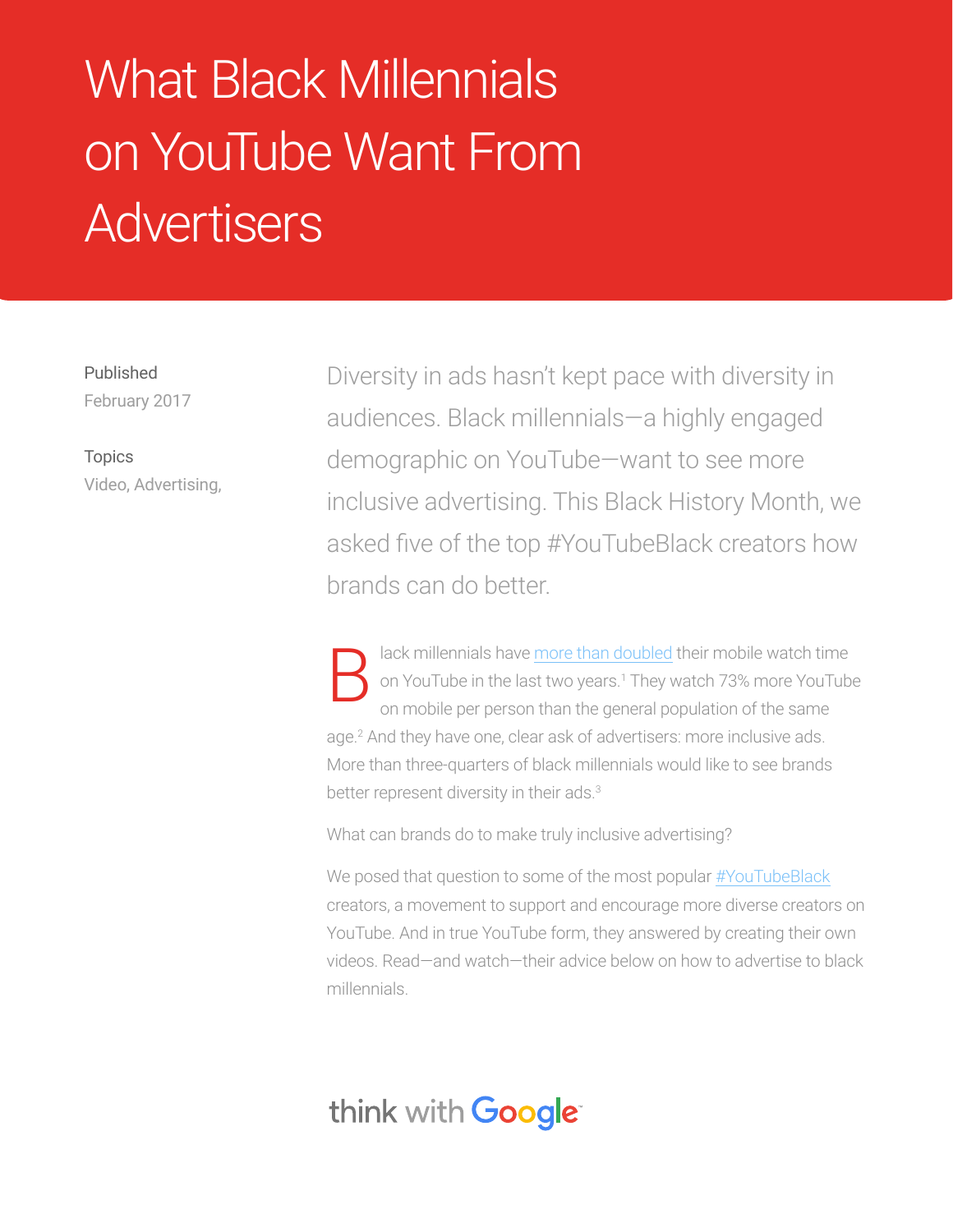

#YouTubeBlack Creators to Advertisers | Naptural85

# 1. Diversity in every story

*"Our interests are as diverse as we are. Don't put us in an 'urban' box or try to win us over with 'hip-hop.' I like space. I like sports. I love National Geographic. Animals. Technology. The answer isn't always to make a specific ad for this demographic. The answer is to represent diversity in every story you tell."*

—Cameron Miller and Stevie Green, [DormtainmentTV](https://www.youtube.com/channel/UCZ7Yv77eQ9uOS8lI5cqaxuQ)

*"Our channel echoes the same diversity we see in our audience. We're black and hispanic. We're gay. We're women. And most importantly: We're parents. This generation wants to see more diverse families like ours in parenting ads. Fewer and fewer families in America identify with a straight white mom and dad."*

—Denise Nunez, [OliviaHas2Moms](https://www.youtube.com/user/OliviaHas2Moms)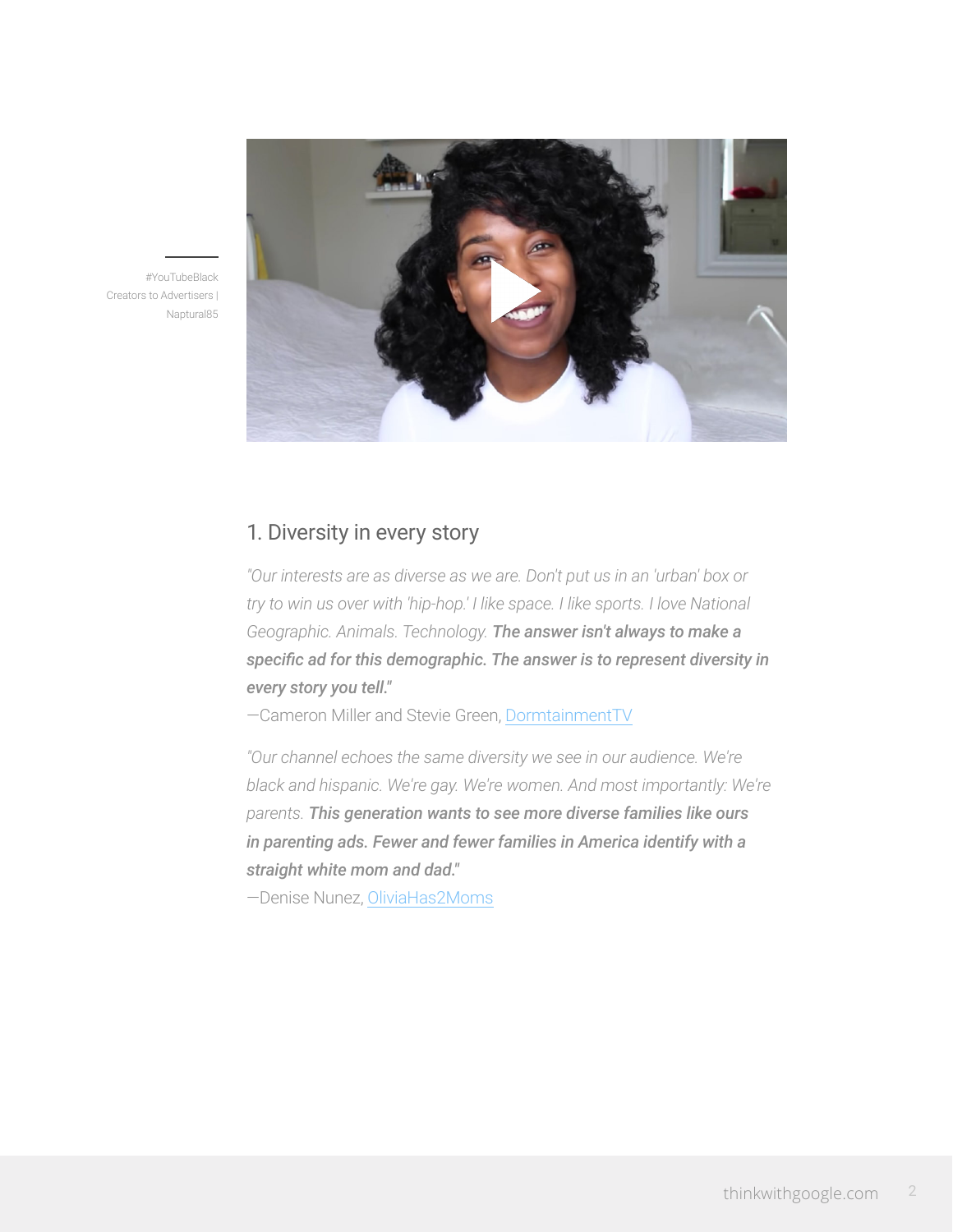# 2. Relatability through representation

*"Really be about diversity. We're not all one shade of black. We have so many different skin colors, so many different textures of natural hair. We notice when advertisers go the extra mile to acknowledge that and avoid choosing one look to represent all black women and men."* —Whitney White, [Naptural85](https://www.youtube.com/user/Naptural85)

*"Representation is so important. If I don't see someone who looks like me in your ad—if I can't see myself wearing your product—I can't see myself buying it. If you're a beauty brand and you're launching a new foundation or lipstick, not including a woman of color in your ads means you've left out a massive group of consumers who can't see themselves using your product."*

—Jodi LaMont, [The Brilliant Beauty](https://www.youtube.com/TheBrilliantBeauty)

#### 3. Check ad copy with a creator

*"Having black creators on board earlier in the process—as co-creative directors of sorts—means you'll have someone who's part of the community crafting the ad story with you."* —Jodi LaMont, [The Brilliant Beauty](https://www.youtube.com/TheBrilliantBeauty)

*"Especially if you're trying to relate and use specific terms, just make sure you're not saying something you don't want to say. Sometimes you just don't know unless you're part of this community, so check your script with a YouTube creator. It'll make the conversation feel more authentic to both the viewer and the creator you're working with."* —Whitney White, [Naptural85](https://www.youtube.com/user/Naptural85)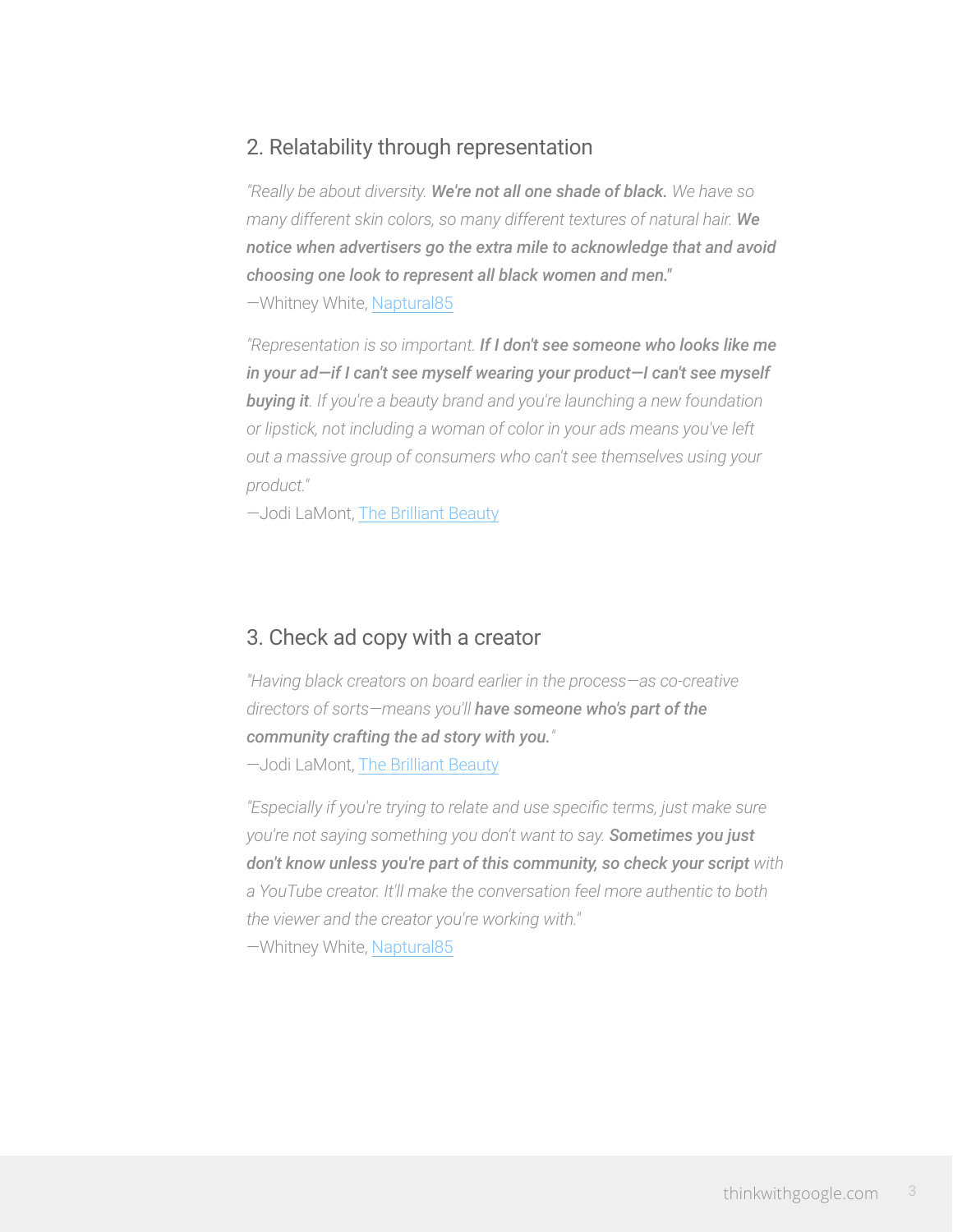### 4. Niche doesn't mean exotic

*"Don't neglect the smaller channels.* Sometimes these small channels have a bigger impact. *Their voices can reach niche audiences we may not be able to."*

—Stevie Green, [DormtainmentTV](https://www.youtube.com/user/DormtainmentTV) 

*"Nothing about my ingredients are exotic. You can get every ingredient I use at any major grocery store. People using my recipes don't have to make any changes in their shopping routine. I think too often brands avoid partnering with a channel like mine—a Caribbean cooking channel because their brand isn't Caribbean. What they don't understand is that I only use ingredients available in generic grocery stores. If their brand feels authentic in a grocery store, it could feel authentic in my videos."*

—Chris H. De La Rosa, [CaribbeanPot](https://www.youtube.com/user/caribbeanpot) 

The tips here are just a starting point. Making more inclusive ads doesn't start or stop at the creative alone. As YouTube's Global Director of Diverse Marketing Oona King [put it](https://www.thinkwithgoogle.com/articles/diversity-in-advertising-black-millennials.html?_ga=1.124086282.1404275398.1483553696), "The demographic shift of the ad audience has far outpaced the demographic shift of the ad industry."

Challenge that lack of representation not just in your ad creative, but in your consumer research and focus groups, in your war rooms and production studios, in your boardrooms and in your media plans. Celebrate Black History Month by demanding not just more inclusive ads, but a more inclusive industry.